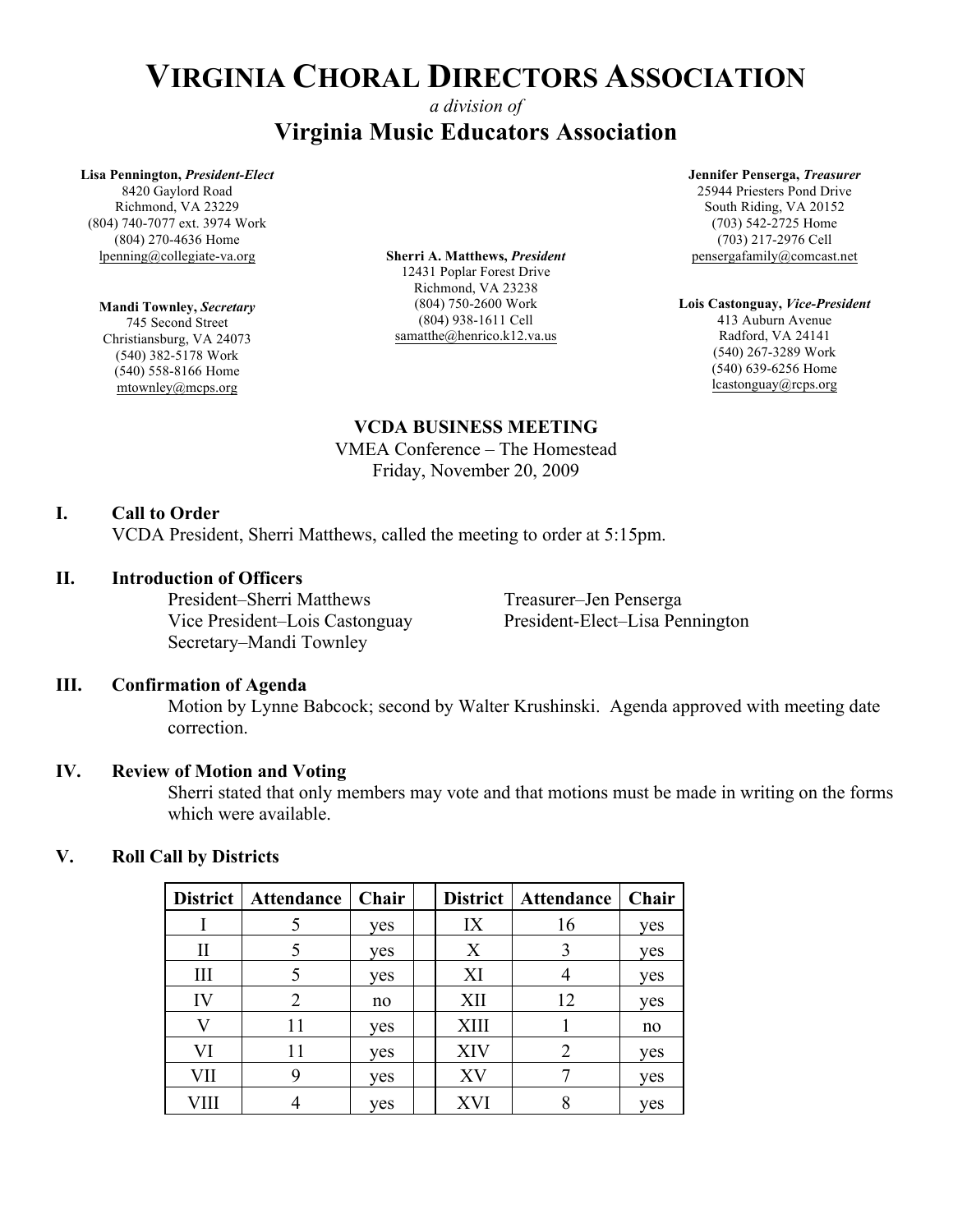### *a division of* **Virginia Music Educators Association**

#### **VI. Reports**

#### **A. Secretary's Report**

Report was amended to show District chairs from 10 and 16 were present at April meeting. Approval motion by Dorothy Logan, seconded by Robin Duncan. Report was approved.

#### **B. Treasurer's Report**

The Treasurer's report was presented by Jen Penserga. The balances are \$58,996.25 in the General Fund, and \$-6,698.22 in the All-Virginia Fund. The deficit is due to money being spent for All-VA costs without fees being collected. The total account balance is \$67,331.69. To keep the membership informed, we are looking to move our CDs into higher interest bearing accounts. We are also looking for a new Virginia bank that is more user friendly. If you have suggestions, let Jen know. Reminders regarding event reports: If you have questions, PLEASE ASK FOR HELP!! Jen is available by phone or email, and contact information is on the website. Jen reminded that is MUCH better to ask for help than to make mistakes later. Please pay attention to deadlines! Remember to send copies of event report to all people in the organization that are supposed to receive them.

#### **\*\*Special Announcement after Treasurer's report**

Beeper Coffman handed out doorprizes for knowing the theme of Music in Our Schools month. Theme for 2010 is "Just Imangine…" She also reminded everyone of the Worlds' Largest concert on March 11.

#### **VII. Old Business**

#### **A. Website- Sherri**

Scott Lambert is our webmaster. Starting next year, website updates will become the VCDA secretary's responsibility. Our goal is to make the website more user friendly. If you have ideas, please email them to Sherri. If you'd like to add your schools website, send link to Sherri and she'll forward them on to Scott.

#### **B. Literature Manual Committee**

Lisa recognized the committee members and praised them for a wonderful job! The committee worked hard, for many hours on Thursday evening of conference, to grade submissions accurately. Our manual now has over 3000 pieces. The Submission Form will be modified to include rubric. If you are interested in submitting music, please submit photocopy with form STAPLED to front. Make sure you fill out the form thoroughly. Be mindful of the style of piece. This list is for festival ratings; pieces should be submitted accordingly. The appeal form is online if you disagree with assigned rating. The next opportunity to submit or appeal will be at All-VA chorus in April. The updated manual should be posted in next two weeks. Lisa pointed out that the committee needs more Middle School directors. If interested, please see Lisa. Philip reminded everyone to CHECK the list before submitting pieces to prevent repeat submissions, but that different voicings are different pieces and can be submitted. In future conferences clinicians will be asked to submit pieces from reading sessions.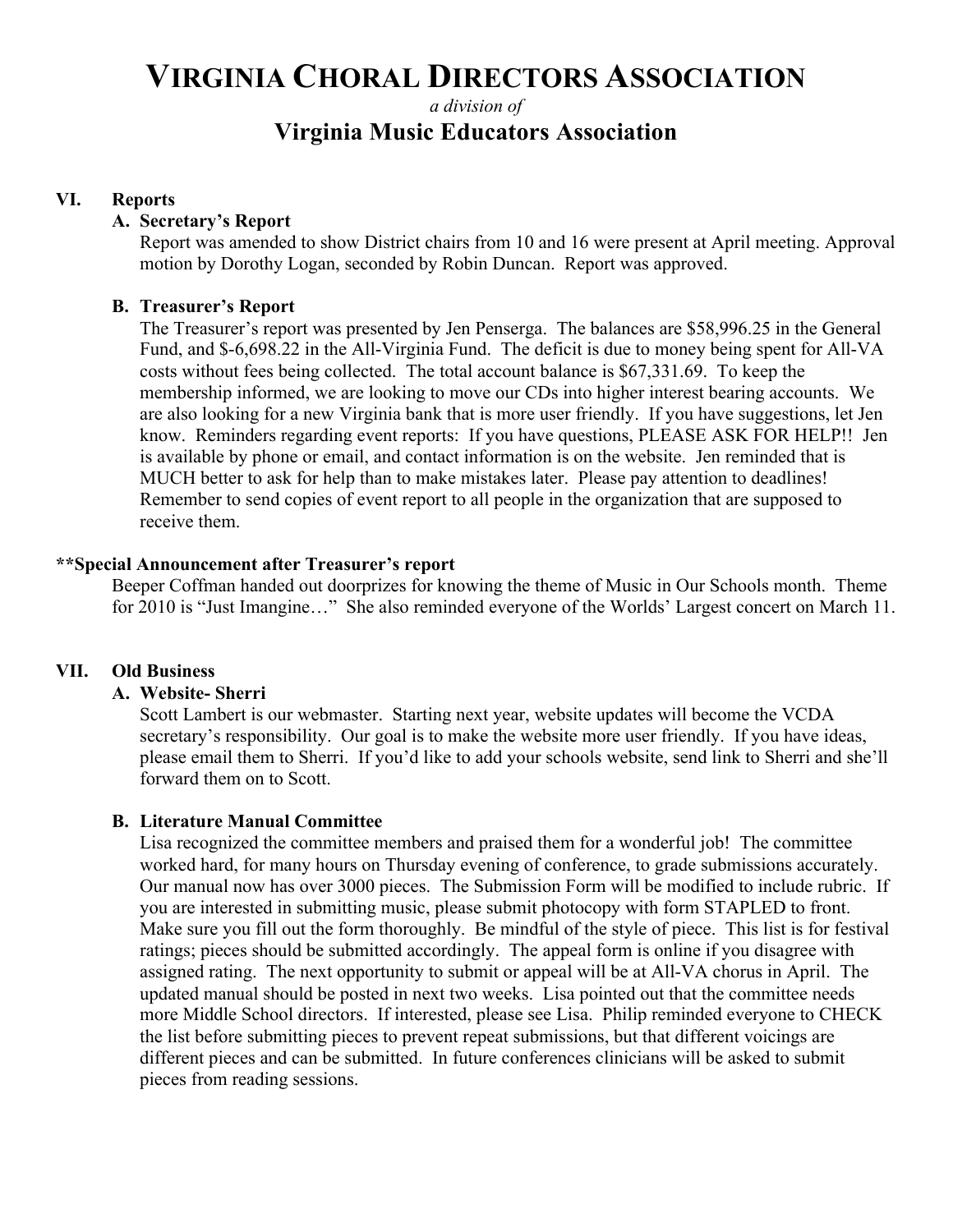*a division of*

## **Virginia Music Educators Association**

#### **C. Honors Choir**

#### **1. Audition Report: Mandi Townley**

Thanks for patience with the new kid running auditions. We are well aware of delays in auditions, and are working on some plans to alleviate some of the stresses with long waits. Details will come as decisions are made. 2010 auditions will be held at Longwood University, October 2. Reminder that online form is THE FORM, and paper form should match. No changes made after online form. It removes the human error factor as host does not type ANY information. Please double, triple, quadruple check online form before submitting. Concerns and questions were raised regarding sight-reading key signatures and instructions for accompanists and adjudicators. Mandi addressed that sight-reading procedures are being discussed, and that the accompanists and adjudicators sit through a mock-audition where procedures are publicly discussed. Sherri reminded that if further discussion is required, please see Mandi after the meeting. This is a VMEA event and can be discussed outside of VCDA meeting. Mandi is available by phone or email as needed.

#### **2. Event Report: Terry Hall**

Event is going wonderfully, and Dr. Jessop is very pleased. Students are performance ready now! However, some students showed up without music. Please follow communications, pay careful attention to directions, and feel free to email Terry with questions regarding the event to make sure that everyone is prepared. Terry is WELL aware of problems that occurred with rehearsal tracks, and delivered his deepest apologies for the many technical difficulties. He will work to rectify for next year. Next year's Honor's Choir event will be back at Sheraton Waterside in Norfolk. Dr. Keith Hampton will be conductor. Sherri offered a SPECIAL thanks to Terry for heading up this massive event!

#### **D. All Virginia Chorus 2010**

- **1. Sheraton Premiere at Tyson's Corner**
- **2. April 29 – May 1, 2010**
- **3. All students will be housed at the Sheraton**
- **4. SATB directed by Z. Randall Stroope, SSAA directed by Charlotte Adams**
- **5. ACDA Middle School Choir is at the Sheraton Reston Hotel: Philip Keirstead**
- **6. 11:00 Middle School Concert/ 12:00 High School Concert**

Special thanks to Lynne Babcock's husband for assisting in securing the venue for the event. Event will be held at the Sheraton Premiere, because all of the schools large enough to host were unable to commit to hosting. Event is more expensive due to location and region of the state, and will cost \$225/student. Elaine Stanford will be assisting with the event. Detailed information will be emailed to District Rep to distribute.

Phillip discussed Virginia ACDA All-State Middle School auditions. Pay attention to NEW procedures that require students to be registered online. Do not send paper application until you've registered online. Also, you are now able to upload recorded auditions to website. Complete details are available on the website. If CD is mailed, please save waste and don't send the case. Just wrap in paper and send in padded envelope. Conductor for this year is Anton Armstrong from St. Olaf. Middle School students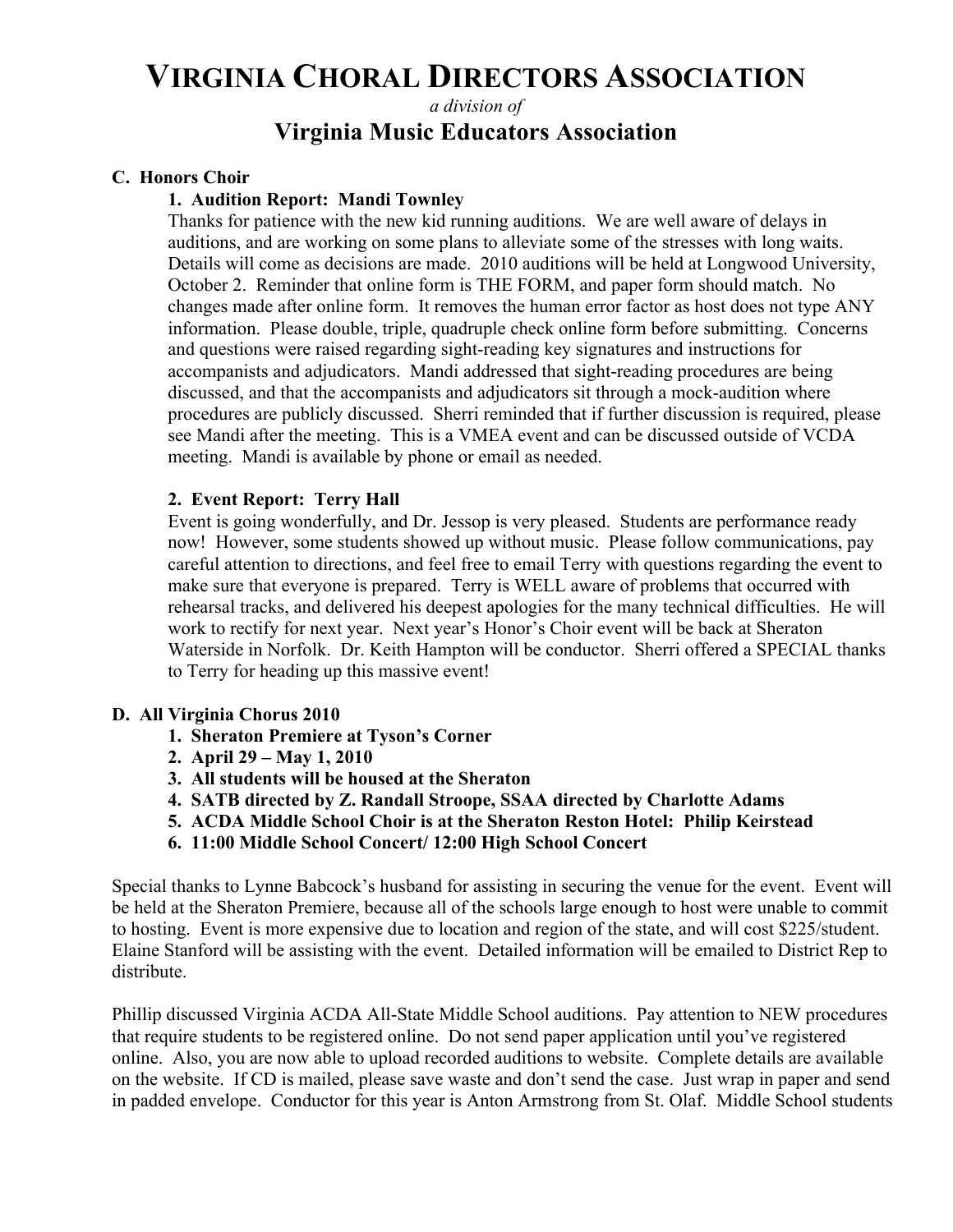*a division of*

## **Virginia Music Educators Association**

will rehearse at Sheraton Reston which is 5 miles away from HS Sheraton Premiere. The students are not required to stay at hotel, but the traffic is bad and kids will have more fun if arrangements are able to be made. We already have 80 applicants. If this online application system works well this year, the entire application will be online in the future. REMEMBER that the online registration deadline is 12/11 at midnight.

Sherri clarified, membership for the Middle School Honor event is NOT VCDA. Teacher MUST be a member of ACDA. Also, the All-VA schedule was distributed. It is a draft but concert times are definite. Please make note of earlier concert times.

#### **E. All-VA Rehearsal Commitment Form updated on website**

Form needs to be filled out and turned in at All-VA auditions**.**

#### **F. All-VA Packets**

District Reps or someone from each district needs to see Lisa before leaving to pick up packets.

#### **G. All-VA Audition Committee report**

If you have questions or concerns, please email Lynn. Lynne.Babcock1@fcps.eduThanks to Stephen for the "Shenandoah" arrangement. Special thanks to Phillip for recordings and uploading to websites.

#### **H. Voices United Conference- Patrick Walders**

Patrick Walders, President of VA Chapter of ACDA, announced Voices United Conference at GMU August 12-14 with Rodney Eichenberger, Patrick Freer, and Karen Kennedy. Flyers are available from him or at the ACDA table. There is some new and wonderful perform opportunities for teachers and students. The goal is to learn new ideas, and then be able to take and immediately use at beginning of school year. Conducting component will allow teachers to be coached in conducting. Please come! Please join ACDA! Contact Patrick Walders for more information.

#### **VIII. New Business**

#### **A. Music in Our Schools Month**

Addressed earlier in meeting, after Treasurer's Report.

#### **B. Bob Stambeck Award**

Sadly, no one applied for award. Betty Tabor was heartbroken. Sherri reminded that no one wins the award if no one applies. Many use boosters to help pay for students, but membership is encouraged to apply for award in the future. Deadlines for application for award may be changed to after auditions. The Stamback family's hope is that finances will grow to award more students. Also, the "Honor a Teacher" program is there to help build finances. Please use it, so more than one teacher is honored. Please take advantage of the opportunities available to us.

#### **C. VMEA Adjudication Committee**

Charlotte McKee thanked districts for feedback on festival rubrics from different states, as well as thanking the committee for all of their work. The committee discussed the feedback received from districts and built a new rubric. When it's finalized, the rubric will be submitted to Sherri and forwarded